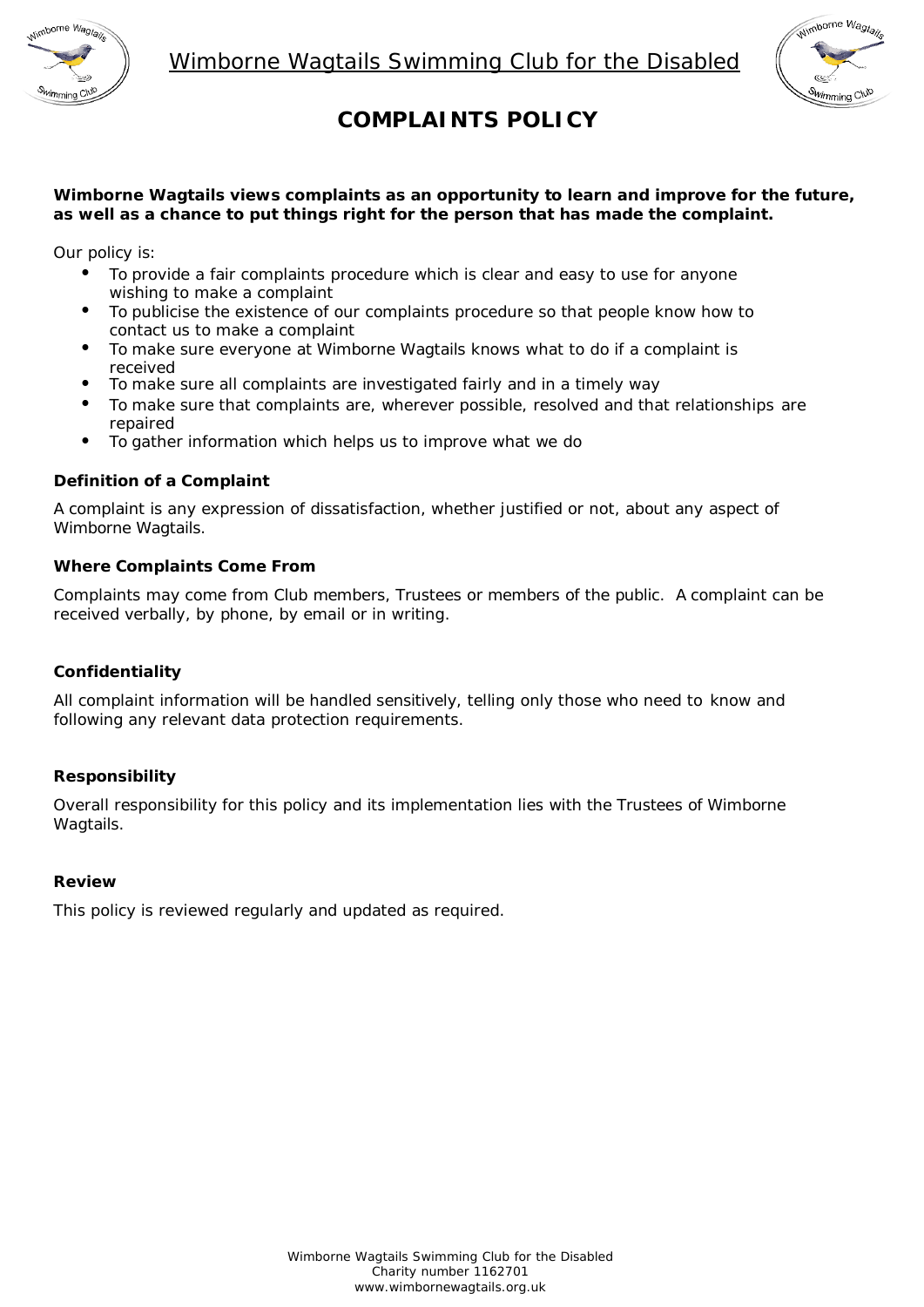# **Complaints Procedure of Wimborne Wagtails**

# **Contact Details for Complaints:**

Written complaints may be sent to Wimborne Wagtails at 82 Higher Blandford Road, Broadstone, Dorset. BH18 9AH or by e-mail at info@wimbornewagtails.org.uk.

Verbal complaints may be made in person to any of Wimborne Wagtail's Trustees.

# **Receiving Complaints**

Complaints received in person need to be recorded. The person who receives a complaint should:

- Write down the facts of the complaint
- Take the complainant's name, address and telephone number
- Note down the relationship of the complainant to Wimborne Wagtails
- Tell the complainant that we have a complaints procedure
- Tell the complainant what will happen next and how long it will take
- Where appropriate, ask the complainant to send a written account by post or by email so that the complaint is recorded in the complainant's own words.

For further guidelines about handling verbal complaints, see **Appendix 1**

# **Resolving Complaints**

#### **Stage One**

In many cases, a complaint is best resolved by the person responsible for the issue being complained about. If the complaint has been received by that person, they may be able to resolve it swiftly and should do so if possible and appropriate.

Whether or not the complaint has been resolved, the complaint information should be passed to the Chairman within one week.

On receiving the complaint, the Chairman records it in the complaints log. If it has not already been resolved, they delegate an appropriate person to investigate it and to take appropriate action.

If the complaint relates to a specific person, they should be informed and given a fair opportunity to respond.

Complaints should be acknowledged by the person handling the complaint within two weeks. The acknowledgement should say who is dealing with the complaint and when the person complaining can expect a reply. A copy of this complaints procedure should be attached.

Ideally complainants should receive a definitive reply within four weeks. If this is not possible because for example, an investigation has not been fully completed, a progress report should be sent with an indication of when a full reply will be given.

Whether the complaint is justified or not, the reply to the complainant should describe the action taken to investigate the complaint, the conclusions from the investigation, and any action taken as a result of the complaint.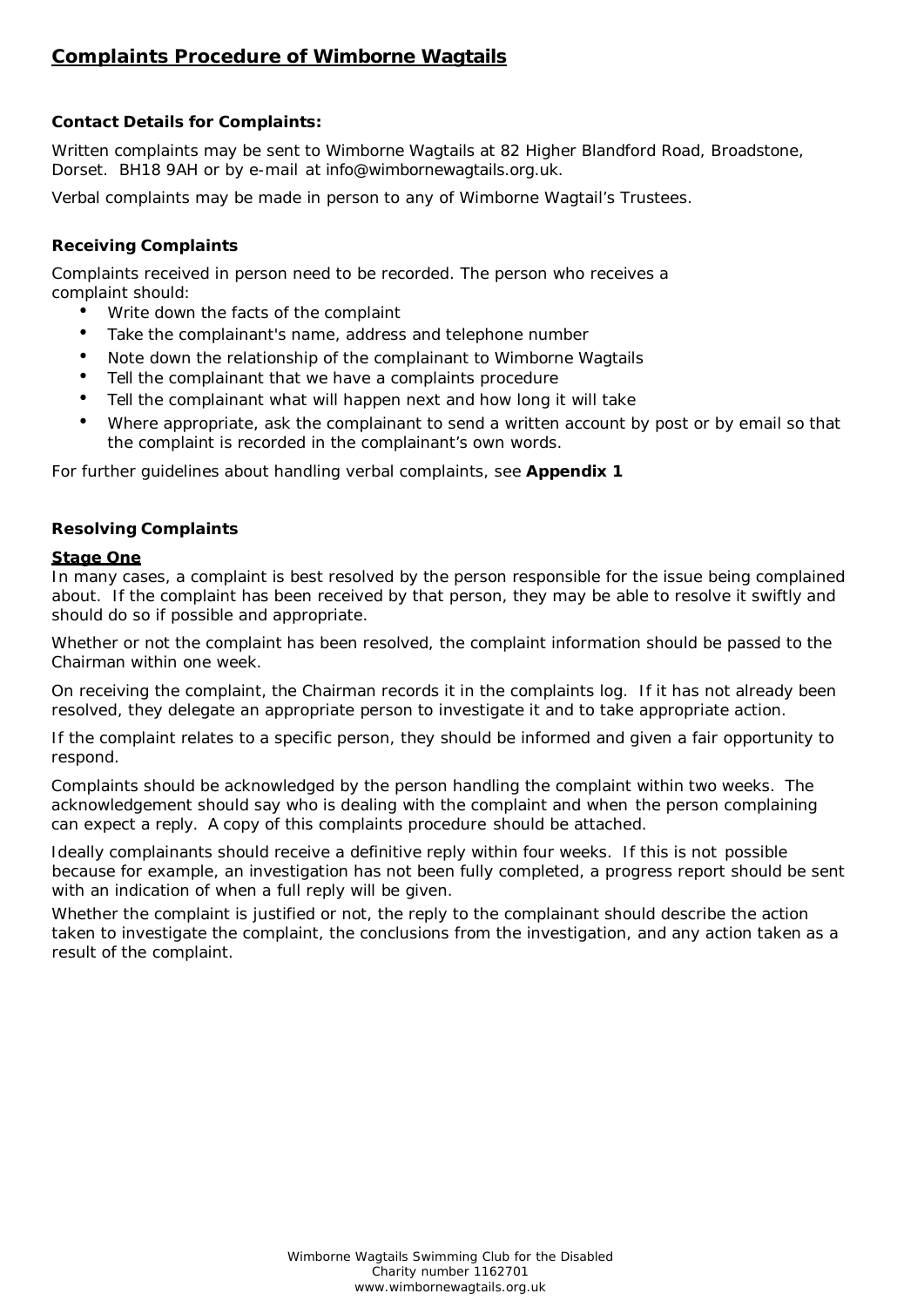# **Stage Two**

If the complainant feels that the problem has not been satisfactorily resolved at Stage One, they can request that the complaint is reviewed at Committee level. At this stage, the complaint will be passed to the Chairman.

The request for Committee level review should be acknowledged within a week of receiving it. The acknowledgement should say who will deal with the case and when the complainant can expect a reply.

The Chairman may investigate the facts of the case themselves or delegate a suitably senior person to do so. This may involve reviewing the paperwork of the case and speaking with the person who dealt with the complaint at Stage One.

If the complaint relates to a specific person, they should be informed and given a further opportunity to respond.

The person who dealt with the original complaint at Stage One should be kept informed of what is happening.

Ideally complainants should receive a definitive reply within four weeks. If this is not possible because for example, an investigation has not been fully completed, a progress report should be sent with an indication of when a full reply will be given.

Whether the complaint is upheld or not, the reply to the complainant should describe the action taken to investigate the complaint, the conclusions from the investigation, and any action taken as a result of the complaint.

The decision taken at this stage is final, unless the Board decides it is appropriate to seek external assistance with resolution.

# **External Stage**

The complainant can complain to the Charity Commission at any stage.

Information about the kind of complaints the Commission can involve itself in can be found on their website at: www.charitycommission.gov.uk/publications/cc47.aspx1

#### **Variation of the Complaints Procedure**

The Board may vary the procedure for good reason. This may be necessary to avoid a conflict of interest, for example, a complaint about the Chair should not also have the Chair as the person leading a Stage Two review.

#### **Monitoring and Learning from Complaints**

Complaints are reviewed annually to identify any trends which may indicate a need to take further action.